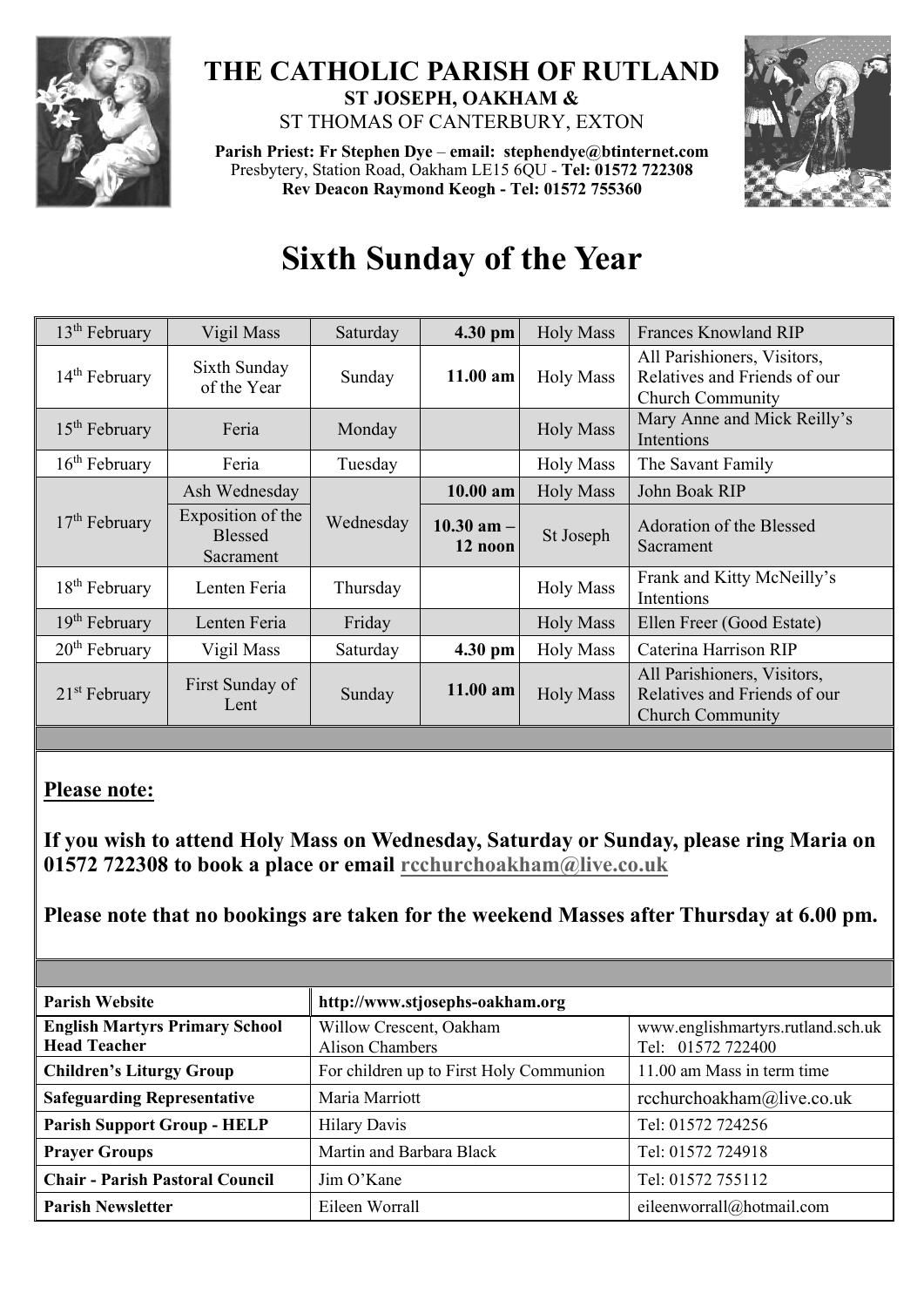**Please pray for the following who are ill:** *Colleen Lully, Mary Hurst, Sarah Ennis, Marie-Jeanne LloydHughes, Philip Quinn, Teresa Thompson, Claire Smith, Sharon Larkworthy, Halina Woolford, Elizabeth Fay, Myra Smith, Janet and Barry Chalmers-Stevens, Fr David Bowler, Annie Welsh, Daniel Dopson, Floss Jepson, Joy Widdows, Krystyna Chritchlow, Sally Blythin, Dennis Trevor, Richard Goodger, Jim Whalley, Anne Stevenson, Fr John Trenchar, Elisabeth Simpson, Florence Valentine, Alison Pepperdine. Neil Mackenzie, Brian Jiggins and Fr Kevin Gradwell*

If you cannot see your loved one's name in this sick list online you need to sign a consent form – please email Maria at [rcchurchoakham@live.co.uk](mailto:rcchurchoakham@live.co.uk)

**Anniversaries**  *Joseph McDonough, Peter Cox, Mary Holmes, Norah Mulvany, Maria Ferreira, John Carpenter, Trevor Lloyd-Hughes, Anne Hodgson, Mary Lally, Henry Harnden, Rita Carpenter, Arthur Lambert, Olive Wright, Elizabeth Winchester, Dorothy Richardson, Hilary Fletcher, Mary Branston, Agnes Finn, Margaret Hayes and Charles A Richards*

| <b>Last Week's Collection</b>   |         | 90 <sup>th</sup> Birthday Blessings  | <b>Spiritual Communion</b>                           |  |
|---------------------------------|---------|--------------------------------------|------------------------------------------------------|--|
| Envelopes                       | £14.00  |                                      | My Jesus, I believe that You are present in the Most |  |
| Loose Plate                     | £48.00  | <b>Wishing George Wells a</b>        | Holy Sacrament. I love You above all things,         |  |
| <b>Standing Orders</b>          | £650.00 | very happy 90 <sup>th</sup> birthday | and I desire to receive You into my soul. Since I    |  |
| Total                           | £712.00 | for last week. George and            | cannot at this moment receive You Sacramentally,     |  |
|                                 |         | wife Cath have been our              | come at least spiritually into my heart.             |  |
| <b>Second Collection</b><br>The |         | parishioners for over                | I embrace You as if You were already there           |  |
| second collection for Day for   |         | 55yrs! We hope you had               | and unite myself wholly to You.                      |  |
| Life last weekend raised        |         | a lovely day. God bless              | Never permit me to be separated from You. Amen.      |  |
| £87.43.                         |         |                                      |                                                      |  |

**Ash Wednesday** Owing to current Health and Safety regulations, Ashes on Ash Wednesday will not be imposed on the forehead as is customary, but will be sprinkled on the head of anyone who wishes as they leave Church after Mass.

**Our sincere condolences** to the family and friends of our faithful parishioner, Barry Nash, who died this past week. Please remember Barry and his family in your prayers. Eternal rest grant unto him O Lord and let perpetual light shine upon him. May he rest in peace. Amen. Barry's Requiem Mass will be celebrated on Wednesday 3rd March.

**This Lent**, do something different to fight poverty! Join CAFOD's Big Walk for Water. Walk 10,000 steps every day throughout Lent in solidarity with people who must walk to collect clean water. Or, on Saturday 20<sup>th</sup> February, join our virtual walk in community with hundreds of people in England and Wales. Take part in our virtual (lockdown-proof!) challenge event on your own, with your family, or your bubble. Let's get fundraising and help give the boot to water poverty! If you cannot walk yourself, why not sponsor someone who is, like Fr Andrew Cole, Parish Priest of Grimsby? https://www.facebook.com/holytrinitygci/

#### **Churches Together:**

An opportunity has arisen for a second house to support homeless people to get back on their feet. Locally we are being asked to raise £100,000 from investors and matching finding will be available from the Hope Into Action charity. Rutland County Council confirm the need for additional accommodation. St Joseph's Parish Pastoral Council, together with the other Churches in Oakham, have agreed to support this project. If you have substantial funds you might wish to invest at an annual return of 2% please contact Bryan Steele at

[Bryan@TheSteeles.org.uk](mailto:Bryan@TheSteeles.org.uk) 07748 111333

We also need the following support volunteers:

#### **Empowerment Worker, Friendship volunteers and Support volunteers**

Details are available from Deacon Raymond or Bryan Steele

**CAFOD Walk for Water 10000 steps for 40 days of Lent.** A parishioner is

doing this challenge if you want to sponsor her the following is the

Just Giving link. **https://walk.cafod.org.uk/fundraising/walk-for-water610**

**Planned Giving Scheme - Envelope holders** If you are concerned about not being able to donate weekly, you may wish to contribute via the parish bank account. If so, please contact Maria at **[rcchurchoakham@live.co.uk](mailto:rcchurchoakham@live.co.uk)** Many thanks.

**Book of Remembrance** This is an ongoing project, so if you wish to have the names of loved ones inscribed in our book, please contact Maria at **[rcchurchoakham@live.co.uk](mailto:rcchurchoakham@live.co.uk)**

**Our Sick List** If you would like someone to be added to the Sick Parishioners list, please contact Maria at **[rcchurchoakham@live.co.uk](mailto:rcchurchoakham@live.co.uk)**